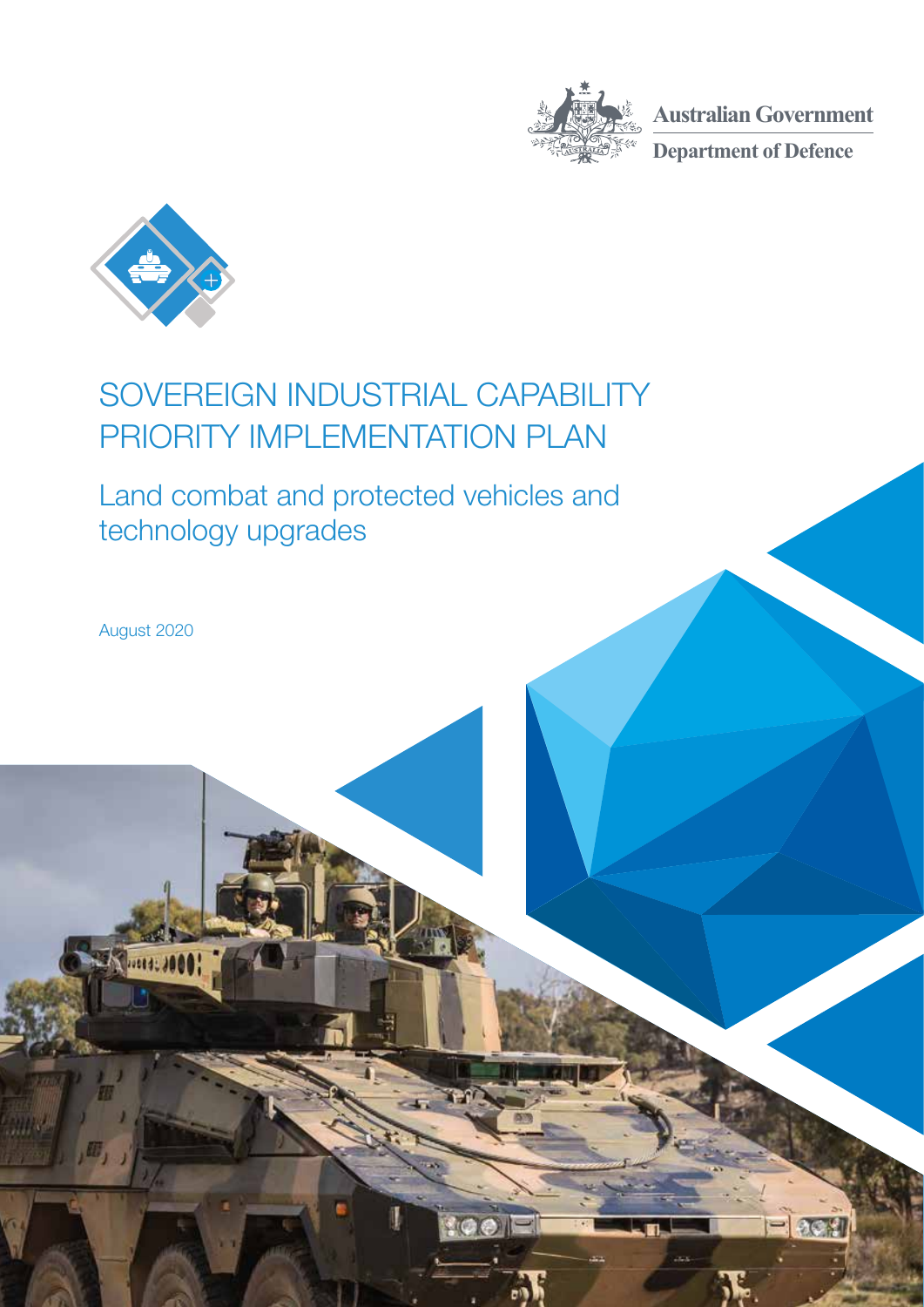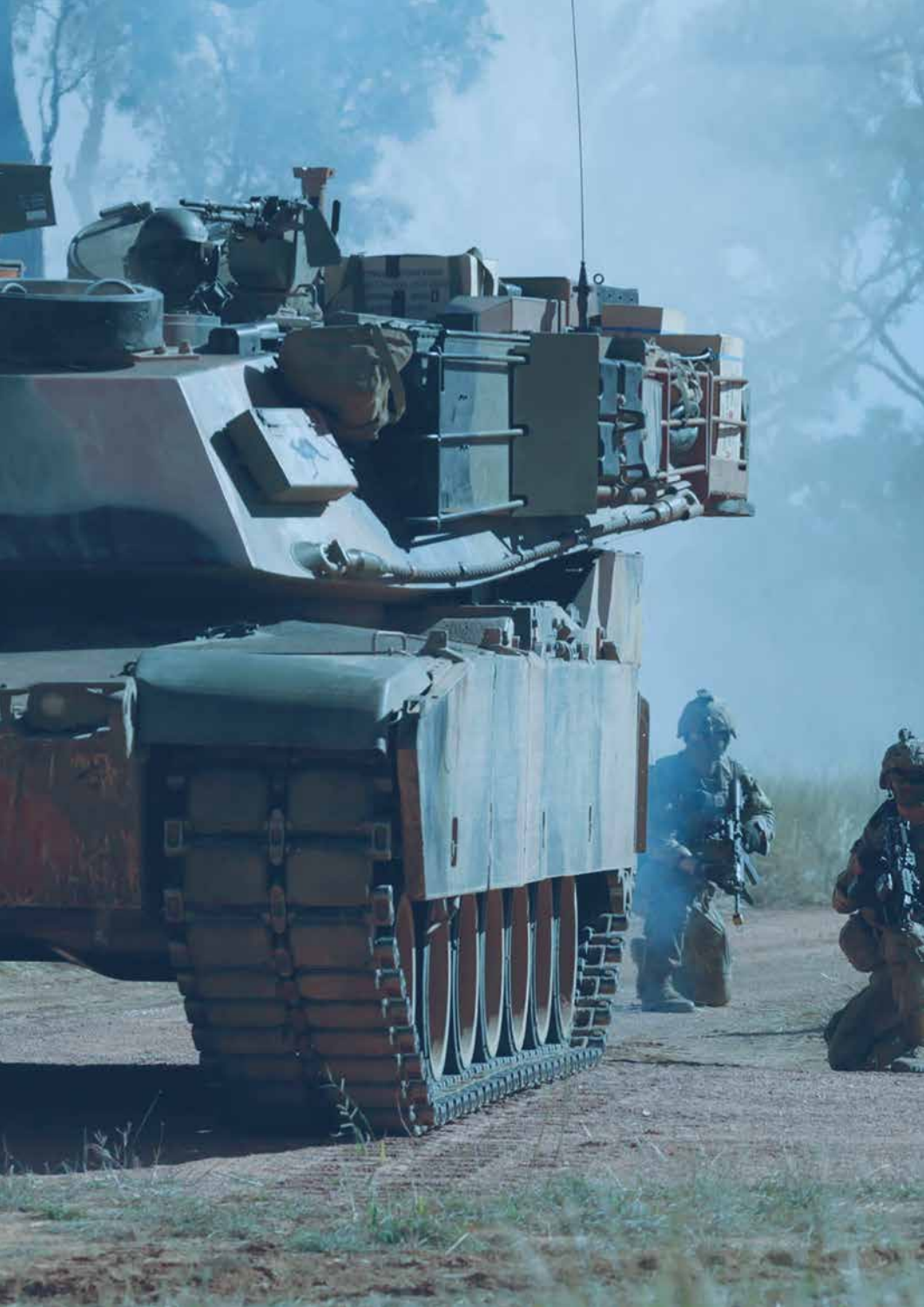# LAND COMBAT AND PROTECTED VEHICLES AND TECHNOLOGY UPGRADES

### *Minister's foreword*

The Morrison Government is investing \$270 billion in the most significant build-up of our military capability in decades. This is presenting unprecedented opportunities for our defence industry. Our investments are reliant on a strong and agile partnership between Government and Australian industry. This Plan gives industry the insight and knowledge they need to take up these opportunities.

Technological evolution and innovation in land combat and protected vehicle capability is integral to Australia's warfighting edge. This Implementation Plan – the third of ten – is a continuation of the Government's commitment to develop a robust, resilient and internationally-competitive Australian defence industry.

I encourage Australian small businesses in particular to get involved. Home-grown partnerships and innovation are key to delivering critical ADF capabilities. To be successful, we need involvement from all aspects of the industry value chain, no matter how big or small.

## A plan for a strong, sustainable and secure industrial capability

This Implementation Plan details the critical industrial capabilities that underpin the "Land combat and protected vehicles and technology upgrades" priority. It is supported by the companion Department of Defence Industry Plan, which provides more detail on the industrial base and Government actions listed in this Implementation Plan. The Industry Plan can be found at https://www.defence.gov.au/SPI/Industry/CapabilityPlan/ImplementationPlans.asp

The "Land combat and protected vehicles and technology upgrades" priority includes the following:

- Combat vehicles vehicles operated in sustained close combat and designed to generate warfighting advantage through lethality and protection systems.
- Protected vehicles vehicles designed to enable the safe movement of personnel and/or equipment through a conflict environment, however, not designed for sustained close combat.
- Technology upgrades an improvement to the quality or usefulness of a system or platform, or a change that incorporates a new function or component. An upgrade is generally connected with design changes to improve the systems' capability or performance.



 The Hon Melissa Price MP Minister for Defence Industry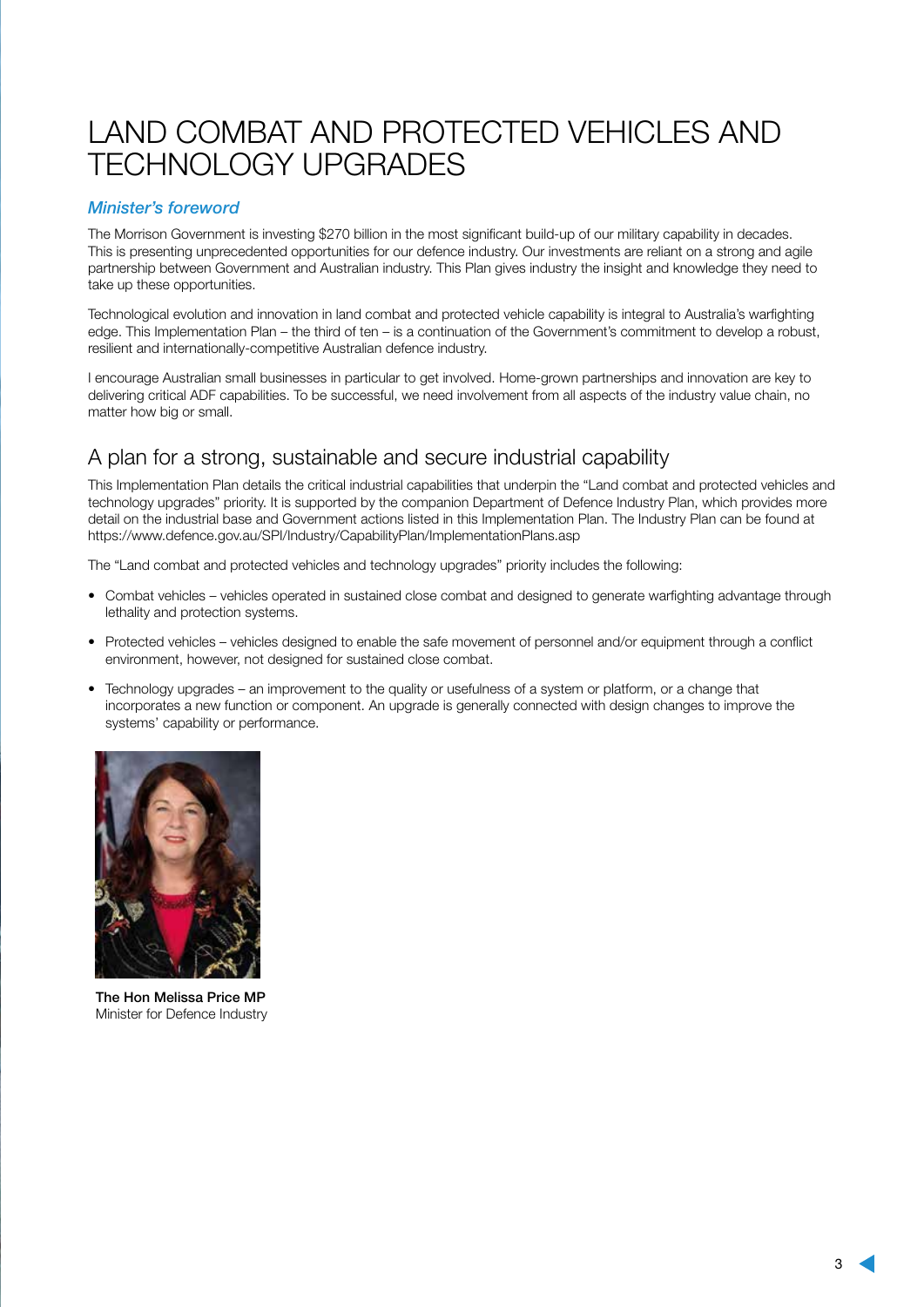

Within this environment, four industrial capabilities are identified as critical. Australia seeks to have access to or control over certain elements of each, and to support or influence related defence industry investment. Developing these critical industrial capabilities will ensure the availability and operational effectiveness of land combat and protected vehicle platforms when and where they are needed by the ADF. These critical industrial capabilities are not ordered by priority or importance.

### PROTECTION TECHNOLOGIES

Design, development and industrialisation of survivability and signature reduction material technologies and processes.

#### INTEGRATION, NETWORKING AND COMMUNICATIONS

Vehicle and combat system integration, in particular the expertise to develop and implement solutions that enable interoperability of hardware and software, and the secure acquisition, analysis and dissemination of data.



2

1

#### VEHICLE AND SYSTEM UPGRADES

The systematic upgrade of vehicle systems at both the system and subsystem level. Configuration management, interoperability and rigorous testing are important considerations prior to undertaking physical changes to the vehicle.



#### SUSTAINMENT

The ability to forecast maintenance requirements, undertake platform, system and subsystem maintenance, and support update and upgrade enabled by data, a highly skilled technical workforce and fit-for-purpose Australian infrastructure.

To ensure Australia retains the identified critical industrial capabilities, Government seeks to build the following enabling capabilities in partnership with industry over the next decade, starting with the Government actions listed in this Plan:

- Autonomous systems capability: investment in the development of indigenous autonomous systems capabilities, inclusive of a highly skilled workforce and intellectual property that enables ongoing and agile evolution of land combat and protected vehicle technologies.
- Establishing processes and governance mechanisms to enable systems integration expertise to grow among the Australian small-to-medium enterprise base.
- Comprehensive and structured data collection and analysis techniques for the assessment and dissemination of user and vehicle performance information, and enabling situational awareness for end users in deployed, networked environments.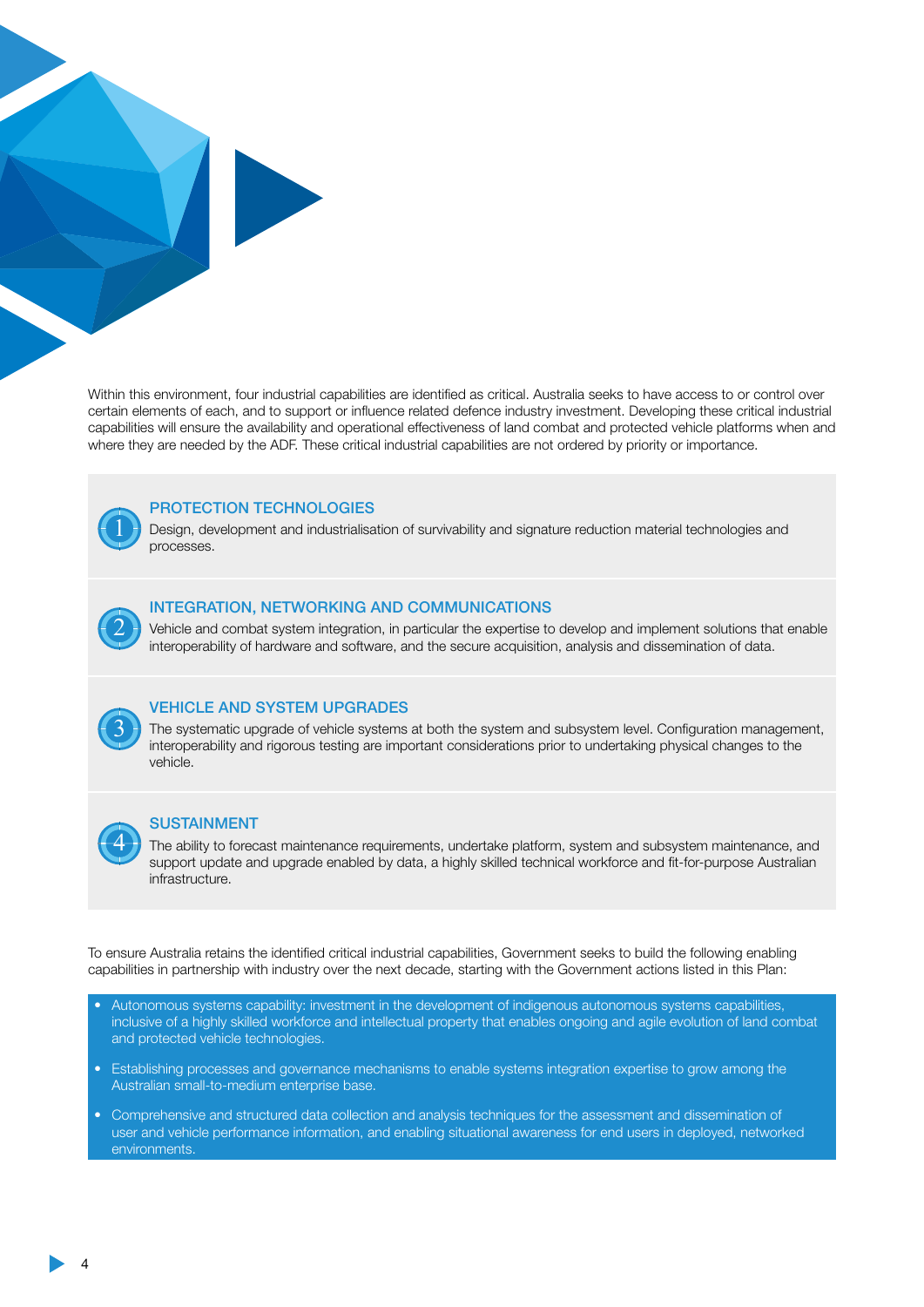# Organisation focus

We met with organisations representing all parts of the value chain and the full suite of critical industrial capabilities, including academia, industry representatives and research institutes.



#### NUMBER OF EMPLOYEES, AUSTRALIA



NOTE: Organisations with various locations in Australia have been mapped to their primary location relating to this priority, and in some instances, where the consultation was held

## The segment at a glance

The industrial base supporting the manufacture and sustainment of land combat and protected vehicles in Australia is growing, adaptable and diversified, with many having successfully pivoted from other sectors and also supporting other parts of Defence in support of these platforms. Original equipment manufacturers and small-to-medium enterprises dominate this market, undertaking a range of manufacturing, assembly and integration functions; primarily for protected vehicles. With the high transferability of skills and resources within these businesses, the ADF represents one of many key customers to the sub-sector. Transformation continues within the sector, with key drivers including the cessation of automotive manufacturing in Australia and the increased adoption of digitisation in manufacturing processes.

## Government actions

This Implementation Plan includes the following actions to be taken by Defence to support this priority. Although responsibility has been attributed to a particular branch, group or agency, it is expected that a broader group of Government stakeholders will participate in, or contribute to, an action. Funding of the Government actions will be taken from existing departmental funding.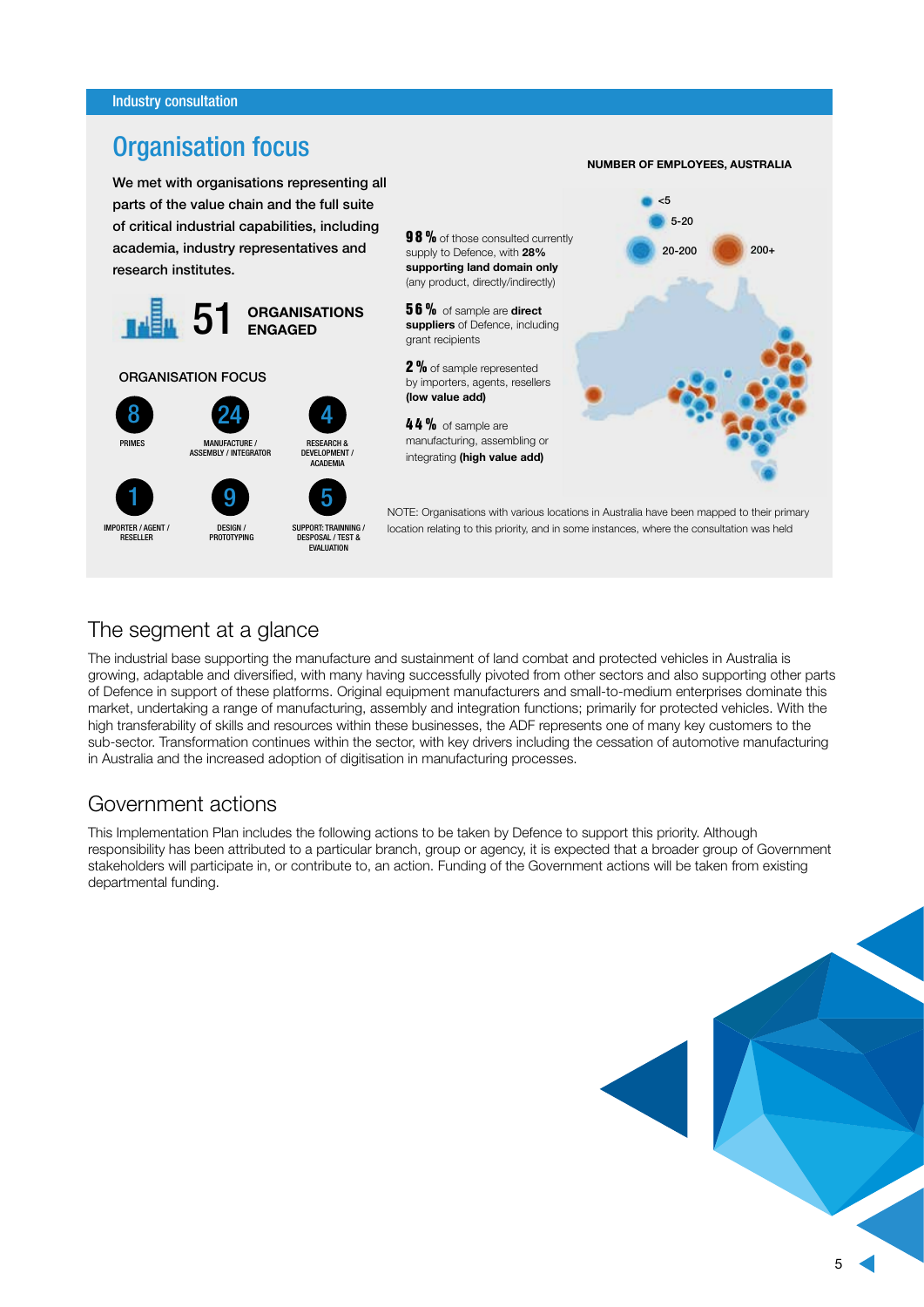| Topic                                                                        | Action                                                                                                                                                                                                                                                                                                                                                                                                                                                                                                                                                                                                                                                                                                                                                                                                                                                                                                                                                                                                                                       | Responsible                                             | Timeframe | Key Performance Indicators                                                                                                                                                                                                                                        |
|------------------------------------------------------------------------------|----------------------------------------------------------------------------------------------------------------------------------------------------------------------------------------------------------------------------------------------------------------------------------------------------------------------------------------------------------------------------------------------------------------------------------------------------------------------------------------------------------------------------------------------------------------------------------------------------------------------------------------------------------------------------------------------------------------------------------------------------------------------------------------------------------------------------------------------------------------------------------------------------------------------------------------------------------------------------------------------------------------------------------------------|---------------------------------------------------------|-----------|-------------------------------------------------------------------------------------------------------------------------------------------------------------------------------------------------------------------------------------------------------------------|
| Implementation and<br>Defence strategies<br>communication of<br>and policies | series of decisions and potential changes to Defence priorities, preferences<br>and technologies, including those applicable to land combat and protected<br>policies pertaining to the acquisition and support of land-based capabilities<br>Resulting from the implementation of these strategies and policies will be a<br>and the solutions being sought from industry (for example, the Land Force<br>Maintenance Directive seeks greater support from industry in the delivery<br>Government and Industry groups, the Land Environment Working Group,<br>Land Forces Conference, project industry briefings, and specific project-<br>Defence will continue to develop and implement internal strategies and<br>of cross-training the Defence maintenance workforce and the ability to<br>Defence will continue to improve how it communicates requirements<br>to industry through a wide range of fora including briefings to State<br>undertake more maintenance in theatre).<br>related Australian industry workshops.<br>vehicles. | Sustainment Group<br>Army/Capability<br>Acquisition and | 2021-2022 | Increase in the quality and frequency of communication of<br>land-based capability strategies and policies.                                                                                                                                                       |
| capability-based<br>Development of<br>support models                         | Sustainment Group, Joint Logistics Command and industry to refine these<br>This will provide clarity of Defence's requirements for industry to effectively<br>Capability Manager and Capability Acquisition and Sustainment Group, in<br>in the land vehicle support system, and streamline activity. These support<br>order to optimise proactive investments from both Defence and industry<br>The development of capability-based support models, termed the Land<br>Force Support Models, will be developed in collaboration between the<br>models are designed at Gate 0 and evolved throughout the Capability<br>Life Cycle. Army will continue to work with Capability Acquisition and<br>models ahead of finalising capability support arrangements.<br>invest in research and development.                                                                                                                                                                                                                                          | Sustainment Group<br>Army/Capability<br>Acquisition and | 2021      | targeted at Defence's requirements and priority areas as<br>Industry investment in research and development is<br>stipulated in the Land Force Support Models.<br>Land Force Support Models are developed.                                                        |
| Capability Program<br>Australian Industry<br>Enhancing the                   | contractual and non-contractual mechanisms with a focus on cooperation<br>an advanced, capable ADF, which is supported by an enduring Australian<br>Defence will establish an independent Australian Industry Capability Audit<br>This program will ensure that our procurement continues to contribute to<br>Defence will enhance the Australian Industry Capability program through<br>Program to validate Australian Industry Capability performance against<br>communication, contracting and compliance.<br>contracted commitments.<br>industrial base.                                                                                                                                                                                                                                                                                                                                                                                                                                                                                 | Sustainment Group<br>Acquisition and<br>Capability      | Late-2020 | Audits validate Australian Industry Capability performance<br>against contracted commitments and contribute to better<br>Independent Australian Industry Capability Audit Program<br>oversight and management of Defence procurement<br>established.<br>projects. |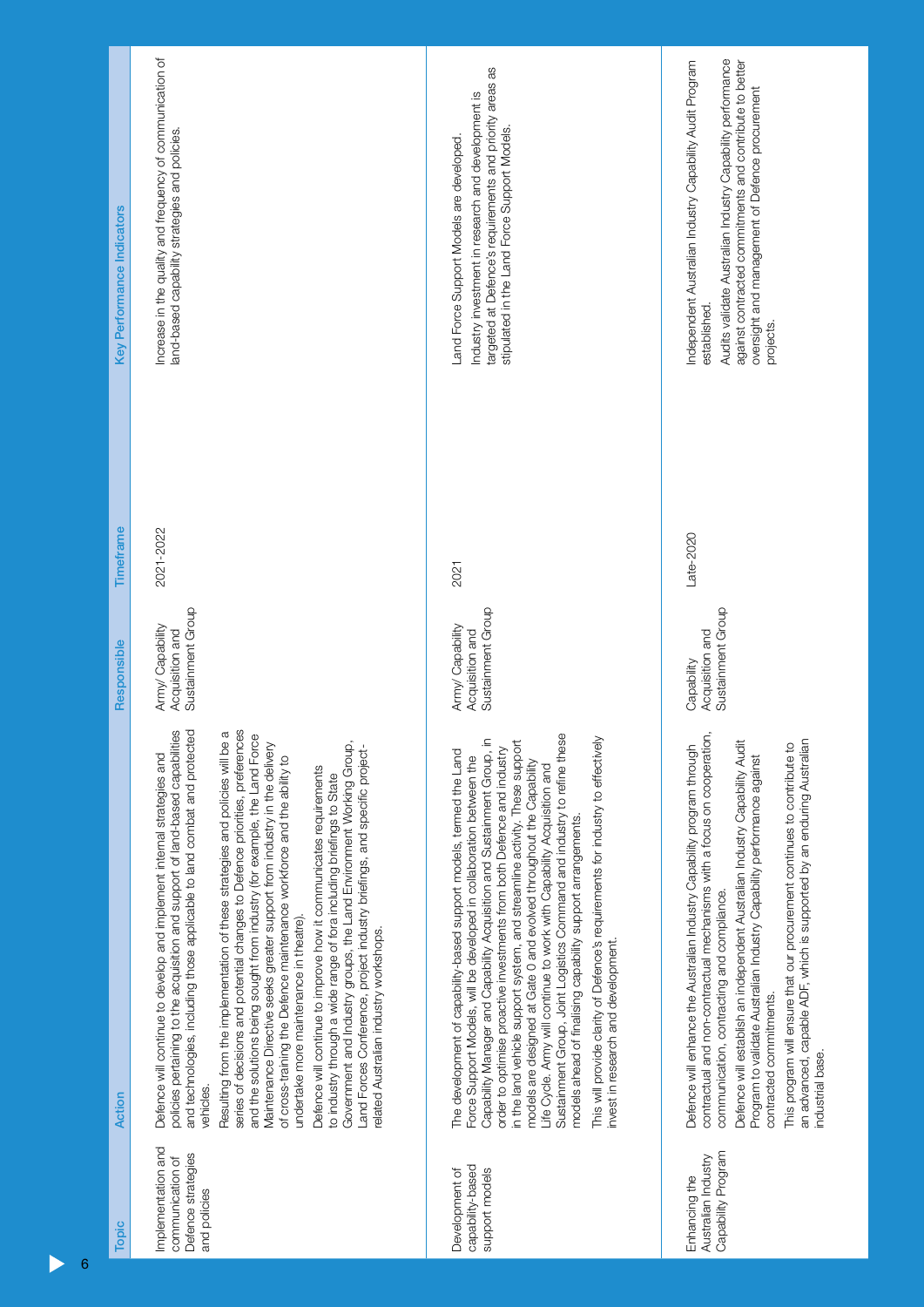| Topic                                        | Action                                                                                                                                                                                                                                                                                                                                                                                                                                                                                                                                                                                                                                                                                                                                                                                                                                                                                                                                                                                                                                                                                                                                                                                                                 | Responsible                                             | Timeframe  | Key Performance Indicators                                                                                                                                                                                                    |
|----------------------------------------------|------------------------------------------------------------------------------------------------------------------------------------------------------------------------------------------------------------------------------------------------------------------------------------------------------------------------------------------------------------------------------------------------------------------------------------------------------------------------------------------------------------------------------------------------------------------------------------------------------------------------------------------------------------------------------------------------------------------------------------------------------------------------------------------------------------------------------------------------------------------------------------------------------------------------------------------------------------------------------------------------------------------------------------------------------------------------------------------------------------------------------------------------------------------------------------------------------------------------|---------------------------------------------------------|------------|-------------------------------------------------------------------------------------------------------------------------------------------------------------------------------------------------------------------------------|
| development<br>Engineering<br>program        | engineering fields. This program will seek to identify and incentivise students<br>appropriate qualifications to support a career in the defence sector; focused<br>the Defence Industry Internship Program and School Pathways Program,<br>Working within the Defence Industry Skills Support initiatives, specifically<br>specifically in the software, robotics, mechanical, systems and electronic<br>The program, subject to security requirements and interest from industry<br>with these skillsets to pursue careers in the Australian land combat and<br>partners, would provide participants with rotations across Defence and<br>industry facilities and factories, enabling on-the-job skills development.<br>or program focused on students and graduates with an interest and<br>Defence will explore options of an engineering development stream<br>protected vehicle technologies industry.                                                                                                                                                                                                                                                                                                           | Strategic Policy and<br>Intelligence Group              | 2021       | mechanical, systems and electronic engineering fields.<br>Increase in the number of Defence Industry Internship<br>Program participants in the software, robotics,                                                            |
| Standardised<br>architectures                | (VSOE) is currently being developed. These standards will define integration<br>interoperability of systems and platforms to enable industry to make more<br>parameters and governance requirements applicable to land combat and<br>Defence will seek to continue to implement the standards as practicable,<br>and as part of this, pursue a communications approach with industry that<br>Of note, the Australian General Vehicle Architecture (GVA) was published<br>informed decisions in relation to research and development and other<br>Defence is specifying standards to support enhanced integration and<br>in December 2017 and the Vehicle Standard Operating Environment<br>protected vehicles and related technologies.<br>supports awareness and understanding.<br>investments.                                                                                                                                                                                                                                                                                                                                                                                                                       | Army                                                    | Early 2021 | promote research and development and investment into<br>Vehicle Standard Operating Environment is published.<br>The standards are communicated to industry to<br>standardised architectures.                                  |
| Development of land<br>vehicle data strategy | performance attributes and impacts of the platform and the user. Provisions<br>for data sharing within the fleet, across the joint force and with international<br>and output data will be clearly defined and used to understand usage and<br>Defence will develop a land vehicle data strategy. The strategy will seek to<br>define data collection, analysis and distribution, as well as data ownership<br>$\subseteq$<br>methods and decision making requirements. Ownership of vehicle input<br>particular, the design, development and upgrade of the critical industrial<br>requirements. The intent would be to iteratively incorporate all ADF land<br>vehicles into the strategy with a view to achieve maximum commonality<br>collect, preferences in terms of data format, storage locations, analysis<br>To support the ongoing acquisition and sustainment of vehicles, and in<br>capabilities identified within this Sovereign Industrial Capability Priority,<br>community and to industry with respect to the data Defence seeks to<br>The strategy is intended to provide a clear message to the Defence<br>the data parameters, where this is feasible.<br>partners will also clearly articulated. | Sustainment Group<br>Army/Capability<br>Acquisition and | 2021       | clear message on Defence's expectations for vehicle data<br>The strategy is communicated to industry and provides a<br>collection, analysis, distribution, storage and ownership.<br>Land vehicle data strategy is published. |